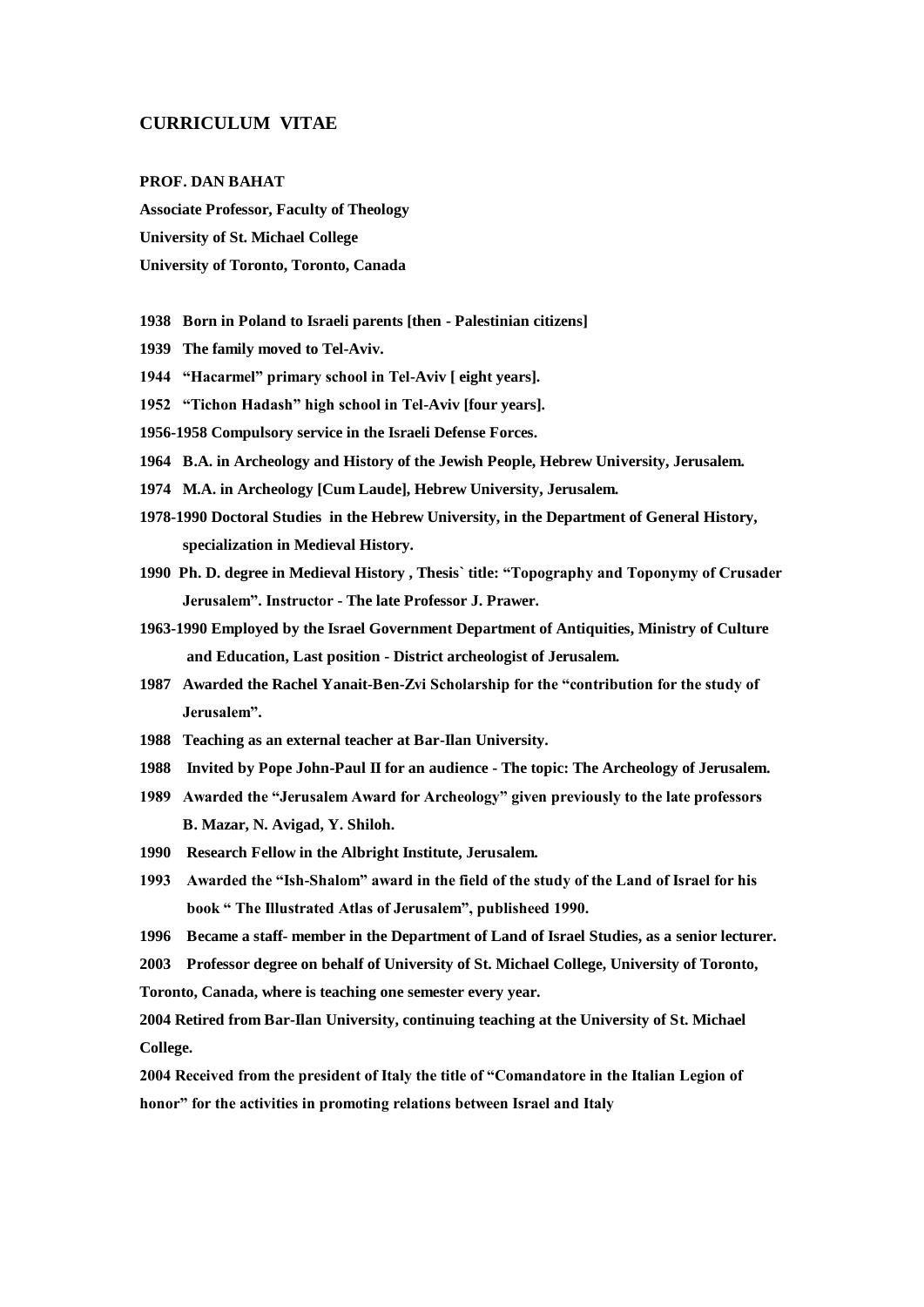**During many years invited to lecture on various aspects of Jerusalem"s history and archeology in univrsities and institutions in various countries: U.S.A., Canada, Great-Britain, Ireland, Italy, France, Switzerland etc. Participated in many Symposiums, Congresses etc. Married and a father to four sons.**

**Active in Public Affairs such as The Council for Beautiful Israel, Association of Friendship Israel-Italy and others.** 

# *EXCAVATIONS*

**Field Director:Matred [1958], Arad [1961], Nagila [1962], Masada [1963-1965], Dan [1966-1970]. Director of Excavations: Caesarea [1965], Shamir [1965], Hazon [1968], Zafed [1970], Moza [1970], Menahamiya [1970], Giv"at-Sharett [1972], Beth-Shean Synagogue [1971-72], Sasa [1975], Beth-Yerah [1976], Sha"alvim [1980-81], Jeruslaem: Talpiyot [1974], Giv"at-Hamivtar 1970-71], Ben-Zvi Blvd. [1970], Armenian Garden [1970], Zahal Square [1971], Dung Gate [1984], St. Louis Hospital [1984], City Hall square [1989], City of David [1998], since 1985 - The Western Wall Tunnels.**

# *PUBLICATIONS*

- **1. Carta"s Atlas of Jerusalem, 1980, also published in Hebrew, German, Dutch, Japanese, quarto, pp.74.**
- **2. The Illustrated Atlas of Jerusalem 1990, also pulished in Hebrew, folio 144 pp.**
- **3. co-author, Jerusalem in Time and Eternity, Torino 1988, also published in Italian, Large folio, 380 pp.**
- **4. Jeruslem, a Selection of Historical Documents, no date, 291 pp, [in Hebrew].**
- **5. Jerusalem, Stone and Spirit, 3000 Years of History and Art, Large folio, 164 pp. [S.Sabar- Art editor], also published in Hebrew 1997.**
- **6. Israel - 2000 Years, Tel-Aviv 1999. Also in Hebrew as,** שנות אלפיים ישראל**pp. 157, folio.**
- **7. Touching the Stones of our Heritage (The Western Wall Tunnels), Jerusalem 2003,160 pp.**

## *PAPERS*

- **1. The Synagogue of Beth-Shean, a preliminary report,** *Qadmoniot* **18, 1975, pp. 55-58 [Heb.].**
- **2. Review on: C. Epstein, Palestine Bichrome Ware,** *Qadmoniot* **6, 1965, pp. 69-70 [Heb.].**
- **3. The Excavations at Giv"at-Sharett by Beth-Shemesh,** *Qadmonio***t, 30-31, 1975, 64-65 [Heb.].**
- **4. The Excavation in the Armenian Garden [with M. Broshi],** *Qadmoniot***, 19-20, 1975, pp. 102- 103 [Heb.].**
- **5. The Excavations in Zahal Square [with M. Ben-Ari],** *Qadmoniot***, 19-20, 1975, pp.118-119, [Heb.].**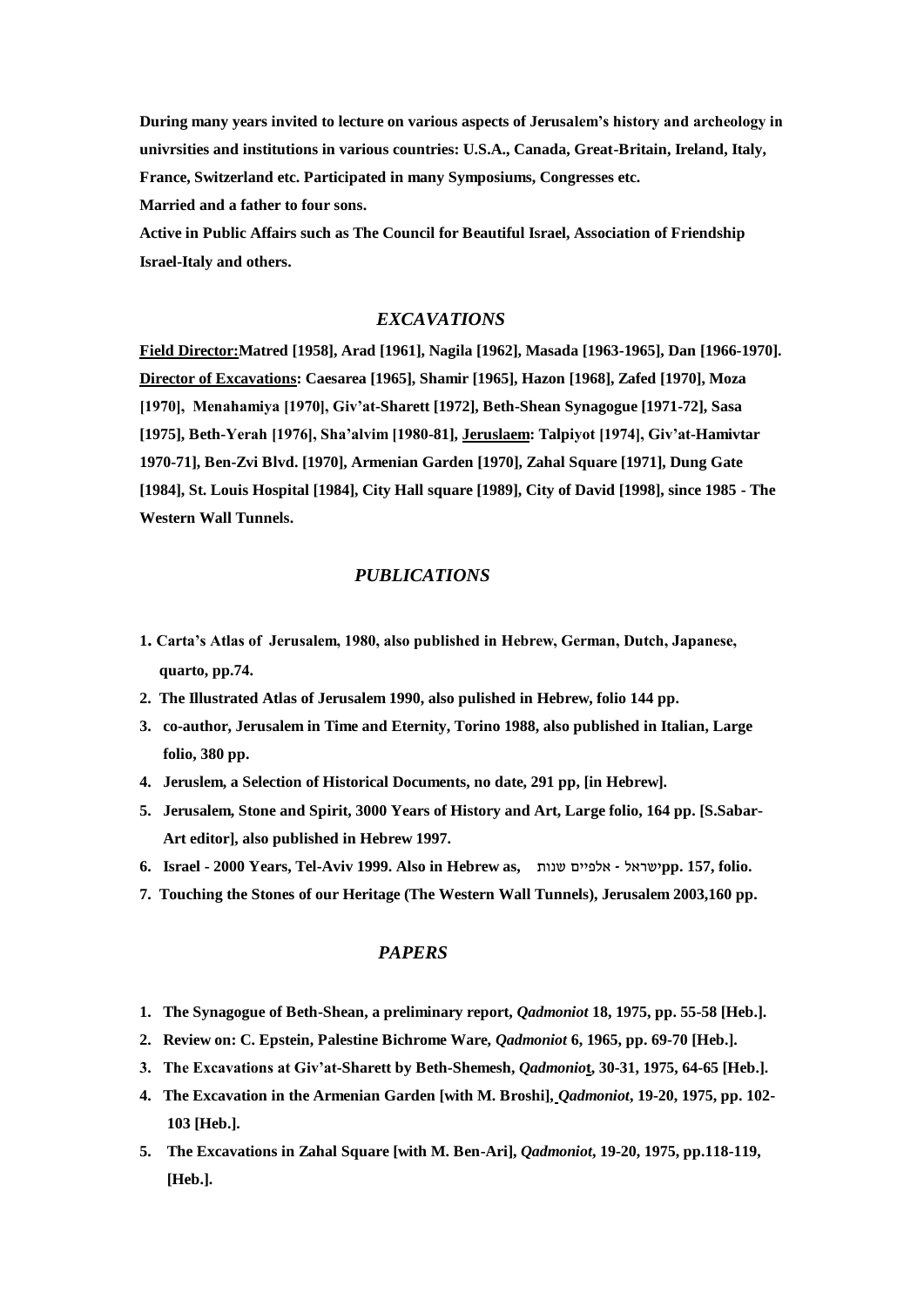- **6. The Excavation in Tel-Mardikh***, Qadmoniot***, 13, 1974, pp. 29-32, [Heb.].**
- **7. The Shamir Dolmen Field***, Eretz-Israel***, 11, 1973, pp. 58-63 [Heb. and English Summary].**
- **8. A Middle Bronze Burial Cave at Moza,** *Eretz-Israel* **12, 1974, pp.18-23 [Heb. and English summary].**
- **9. The Tower of David and its Name in the Second Temple Period,** *Eretz-Israel* **15, 1982, pp. 396-400 [Heb. and English Summary].**
- **10. Four Burial Caves in Giv"at Hamivtar,** *ATIQOT* **8, 1982, pp. 35-41 [Heb.].**
- **11. Burial Caves in Ben-zvi Blvd.,** *ATIQOT* **8, 1982, pp. 64-66 [Heb.].**
- **12. Marino Sanuto"s Map and Jerusalem"s Walls in the 13th Century,** *Eretz-Israel***, 19, 1987, pp. 295-299 [Heb. and English summary].**
- **13. St. Mary Magdalene"s Church and its Region,** *Eretz-Israel* **18, 1985, pp. 5-7.**
- **14. The Maps of Jerusalem in the Crusader Period,** *Vilnay Festschrift***, I, Jerusalem 1984, pp. 430-434 [Heb.].**
- **15. The Physical Infrastructure, in: J. Prawer and H. Ben-Shammai [eds.],** *The History of* *Jerusalem***, The Early Moslem Period [638-1099], Jerusalem 1996, pp. 38-100.**
- **16. The Topography and Archeology, in: J. Prawer and H. Ben-Shammai [eds.],** *The History of Jerusalem***, Crusaders and Ayyubids [1099-1250].**
- **17. Article: Jerusalem - Archeology,** *Encyclopedia Hebraica***, additional vol. 2, Jerusalem 1988 pp. 609-612 [Heb.].**
- **18. Article: Jerusalem, Archeology in the Ayyubid and Mamluk Periods,** *Encyclopedia* *Hebraica***, 20, Jerusalem 1971, pp. 268-270 [Heb.].**
- **19. Article: Jerusalem, Historical Maps,** *Encyclopedia Hebraica***, 20, Jerusalem 1971.**
- **20. The Date of the Dolmens Near Kibbutz Shamir***, IEJ* **22, 1972, pp. 44-46.**
- **21. A Synagogue Chancel-Screen from Rehob,** *IEJ* **24, 1974, pp. 181-183.**
- **22. A Roof Tile of Legio VI Ferrata,** *IEJ* **24, 1974, pp. 160-169.**
- **23. A Propos de l"Eglise de Sept Douleurs a Jerusalem,** *RB* **85, 1985, pp. 81-83.**
- **24. Une Eglise Croisee Recement Decouverte a Jerusalem,** *RB* **85, 1985, pp. 72-80 [with G. Soler].**
- **25. A Middle Bronze Age Cemetery at Menahemia,** *ATIQOT***, 11 [1985], PP.17-33.**
- **26. Une Eglise medievale dans le Quartier Juif a Jerusalem***, RB* **93, 1986,pp.111-114 [with R. Reich].**
- **27. Mukkadasi"s Gates - A new Identification***, RB***, 93, 1986, PP. 429-435.**
- **28. Does the Holy Sepulchre Church Mark the Burial of Jesus ?** *BAR* **12:3, 1986, PP. 26-45.**
- **29. Area K, in: M. Dothan, Ashdod II-III***, ATIQOT* **IX-X, 1971, PP. 168-180.**
- **30. The Channel of the Upper Pool***, Eretz-Israel***, 15, 1989, pp. 253-255 [Heb. and English summary].**
- **31. Les Murs secrets de l"Esplanade du Temple,** *Le Monde de la Bible***, 60, 1989, pp. 14-20.**
- **32. Les Decouvertes Concernant les Croises a Jerusalem, in: E.M. Laperoussaz,** *Art et*  *Histoire de la Palestine***, Paris 1989, pp. 197-203.**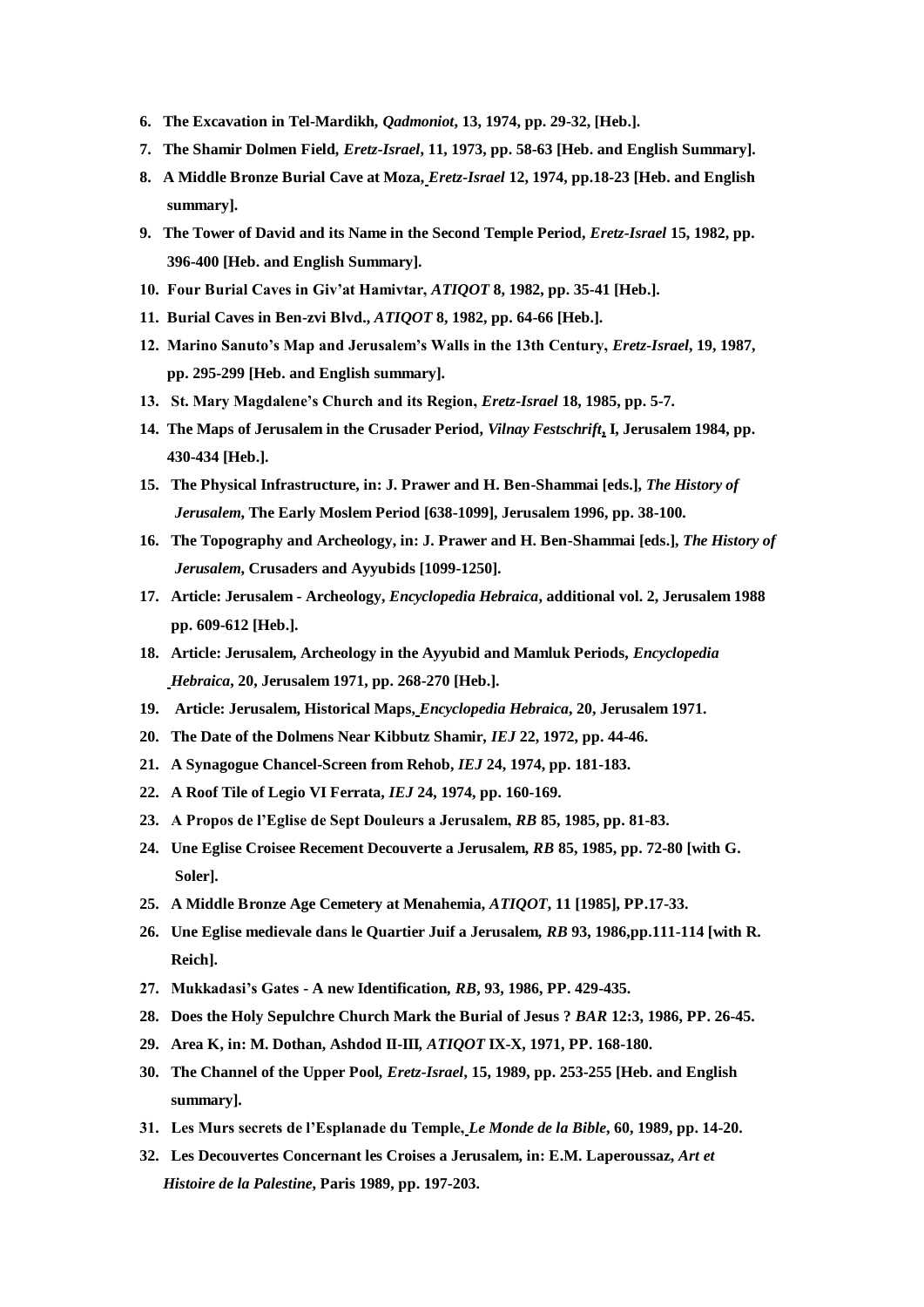- **33. The Hashmonean Aqueduct Near the Temple Mount***, Ariel* **57-58, pp. 132-142 [Heb.].**
- **34. Review on: G.J.Wightman, The Damascus Gate, Jerusalem***, BAIAS* **9, 1989-1990, pp. 61-2.**
- **35. The Wooden Doors of St. Catherine, in: S.Salemi,** *Le Porte di Bronzo***, Rome, n.d. pp. 135-8.**
- **36. Dolmens, in Palestine, in: A. Kempinsky and R. Reich [eds.].** *The Architecture of Ancient Israel***, Jerusalem 1992, pp. 91-93.**
- **37. The Western Wall Tunnels,** *ARIEL***, 84, 1991, pp. 54-84.**
- **38. Articles: Giv"at-Sharett, Tel-Sasa, Jerusalem in the Early Moslem and Crusader Periods, in: E. Stern,** *The New Encyclopedia of Archeological Excavations in the Holy Land***, Jerusalem 1993.**
- **39. The Excavations at Sasa, in: M. Yeda"aya,** *The Antiquities of the Western Galillee***, Tel- -Aviv, 1987, pp. 85-105 [Heb.].**
- **40. Did the Patriarchs Live at Givat-Sharett ?** *BAR* **4:2, 1978, pp. 8-11.**
- **41. A Smithy in a Crusader Church,** *BAR* **6:2, 1980, pp. 46-49.**
- **42. The Archeological Research in the Old City and its Vicinity, in: J. Prawer and O. Ahimeir [eds.],** *Twenty Years in Jerusalem 1967-1987***, Jerusalem 1988, pp. 182-192 [Heb.].**
- **43. Recently Discovered Crusader Churches in Jerusalem, in: Y. Tsafrir [ed.],** *Ancient Churches Revealed***, Jerusalem 1993, pp. 123-127.**
- **44. The Western Wall Tunnels,** *Qadmoniot* **101-102, 1993, pp. 38-48 [Heb.].**
- **45. The Clearance of Debris, Archeological Excavations, and Quarrying Works, in: D. Kroyanker [ed.],** *The Story of the Town Square, Jerusalem***, Jerusalem 1993, pp. 323-330, [with A. Maier],[Heb.].**
- **46. Was Jerusalem Rally That Large ?, in: A. Biran and J. Aviram,** *Biblical Archeology* *Today, 1990***, Jerusalem 1993, pp. 581-583.**
- **47. The Western Wall Tunnels, in: H. Geva [ed.],** *Ancient Jerusalem Revealed***, Jerusalem, 1994, pp. 177-190.**
- **48. Article: Jerusalem, in: B.M. Fagan***, The Oxford Companion to Archaeology***, New-York and Oxford, 1996, pp. 364-365.**
- **49. Article: Jerusalem, in: E.M. Meyers [ed.],** *The Oxford Encyclopedia of Archeology in the* *Near East***, III, New-York 1997, pp. 224-238.**
- **50. Review on: J. Folda, The Art of the Crusaders in the Holy Land 1098-1187***, Sixteen* *Century Journal***, XXVIII/3, 1997, PP. 904-906.**
- **51. Two Recent Studies of the Archeology of Jerusalem: Review Article,** *PEQ***, 130, 1998, pp. 51-62.**
- **52. The Meaning of the Name Moriah,** *E. Borowsky Festschrift***, Jerusalem 1998, n.p.**
- **53. Another Contribution to our Knowledge of the Temple Mount,** *Cathedra***, 88, 1998, pp. 135-144 [Heb.].**
- **54 Architectural and Chronological aspects of Ancient Damascus Gate area,** *IEJ* **48, 1998, pp.223-255 (with H. Geva)**
- **55. Crusader Jerusalem in: S. Rozenberg,** *Knights of the Holy Land***, The Crusader Kingdom**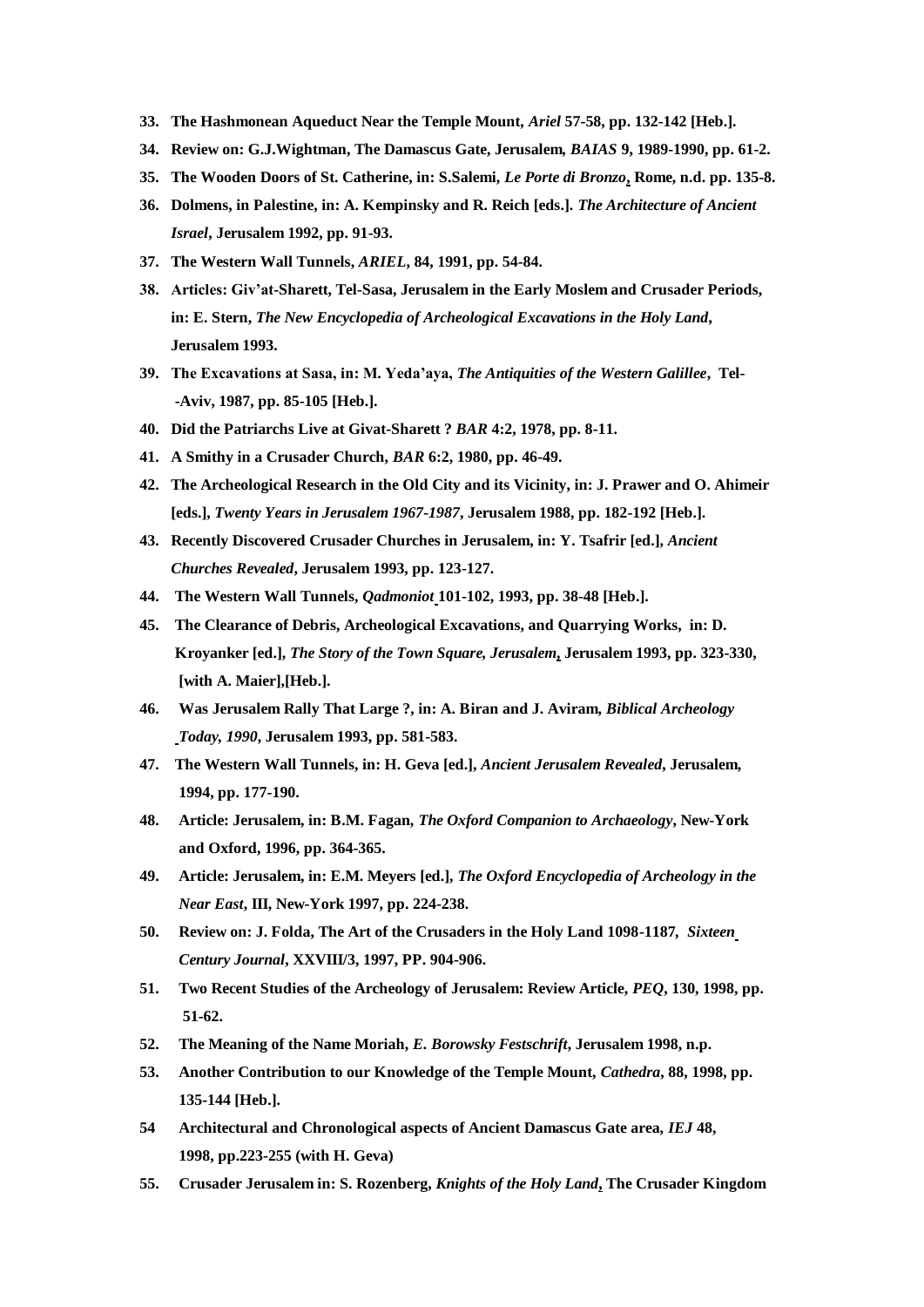**of Jerusalem, Jerusalem 1999, pp.71-81. Also in Hebrew.** 

- **56. The Golden Gate and the Date of the Madaba Map, in: M. Piccirillo and E. Alliata,***The Madaba Map***, Jerusalem 1999, pp.254-256. (Studium Biblicum Franciscanum, Collectio Maior 40).**
- **57. The Herodian Temple, in: W. Horbury,W.D.Davies,J. Sturdy,***The Cambridge History of Judaism***, III, Cambridge 1999, Chap. 2, pp. 38-58.**
- **58. Review on: R. Arav and R. A. Freund,** *Bethsaida***, I, Kirkville, 1995, in:** *IEJ***, 49,1999,**  **pp.276-277.**
- **59. Review on: A. Segal,** *The History and Architecture of the Theaters in Roman Palestine***, Jerusalem, 1999, in** *Cathedra***, 99, 2001, pp. 139-142 (in Hebrew).**
- **60. Review on: C.N. Johns, Pilgrims" Castle ("Atlit), David"s Tower (Jerusalem) and Qal"at ar-Rabad ("Ajlun), ed. D. Pringle, Ashgate 1997 (Variorum Collected Studies Series CS579), in:** *IEJ* **51, 2001, pp. 110-112.**
- **61. Hospices and Hospitals in Mamluk Jerusalem, in: Y. Lev [ed.],** *Towns and Material*  *Culture In the Medieval Middle East***, Brill, Leiden, 2002, pp. 73-88**
- **62. Identification of the Gates of the Gates of the Temple Mount and the "Cave" in the Early Muslim Period, in:** *Cathedra* **106, 2002, pp. 61-86**
- **63. New Discoveries in the Western Wall Tunnels,** *Judaea and Samaria***, 11, 2002, pp.175-186 (with A. Solomon**
- **78. The Wall of Manasseh in Jerusalem,** *IEJ* **31, 1981, pp. 235-236**
- **79. A Pre-Herodian Ritual Bath in the Western Wall Tunnels, in: E. Baruch,U Leibner, A.**
- **Faust (eds***.), New Studies on Jerusalem***, 9, 2003, pp.83-104 (with A Solomon) ( Heb.).** 
	- **66. The Walls of Jerusalem According to Muqaddasi and the Cairo Geniza,** *Cathedra* **110 (2003 pp.61- 72 (Heb.).**
	- **67. Excavations at Kikar Safra (City Hall), Jerusalem 1989. in:** *ATIQOT,***47, pp.169-192 (With A.M. Maeir).**
	- **68. Chapter 1: The Tombs, in: S. Ben-Arieh,** *Bronze and Iron Age Tombs at Tell Beit Mirsim***, IAA Reports 23, 2004, pp. 3-11 (With S. Ben-Arieh, D. Alon, E. Braun).**
	- **69. Jesus and the Herodian Temple Mount, in: J.H. Charlesworth (ed.)** *Jesus and*  *Archeology***, Grand Rapid, Michigan, 2006, pp.300-308.**
	- **70. Le Mont du Temple à Jérusalem et la politique, in: pp. J-M Chouraqui, G. Dorival, C. Ztnicki (eds.),** *Enjeux d'histoire,jeux de memoire***, Paris, 2006, 443-449**
	- **71. Review on A. David,** *Letters from the Mamluk Period***, in:Cathedra 119, 2006, pp.139-142**
	- **72. Review on: J. Magness, The Archeology of the Islamic Settlement in Palestine, in:** *JAOS*  **125.5, 2006, pp.43-44.**
	- **73. Review on: W. Dever,** *Who Were the Early Israelites and Where Did They Come From?*  **in: Toronto Journal of Threology,…, ……., pp.**
	- **74. New Find in the Western Wall Tunnel,** *Researches of Judea and Samaria* **11, 2002, pp.**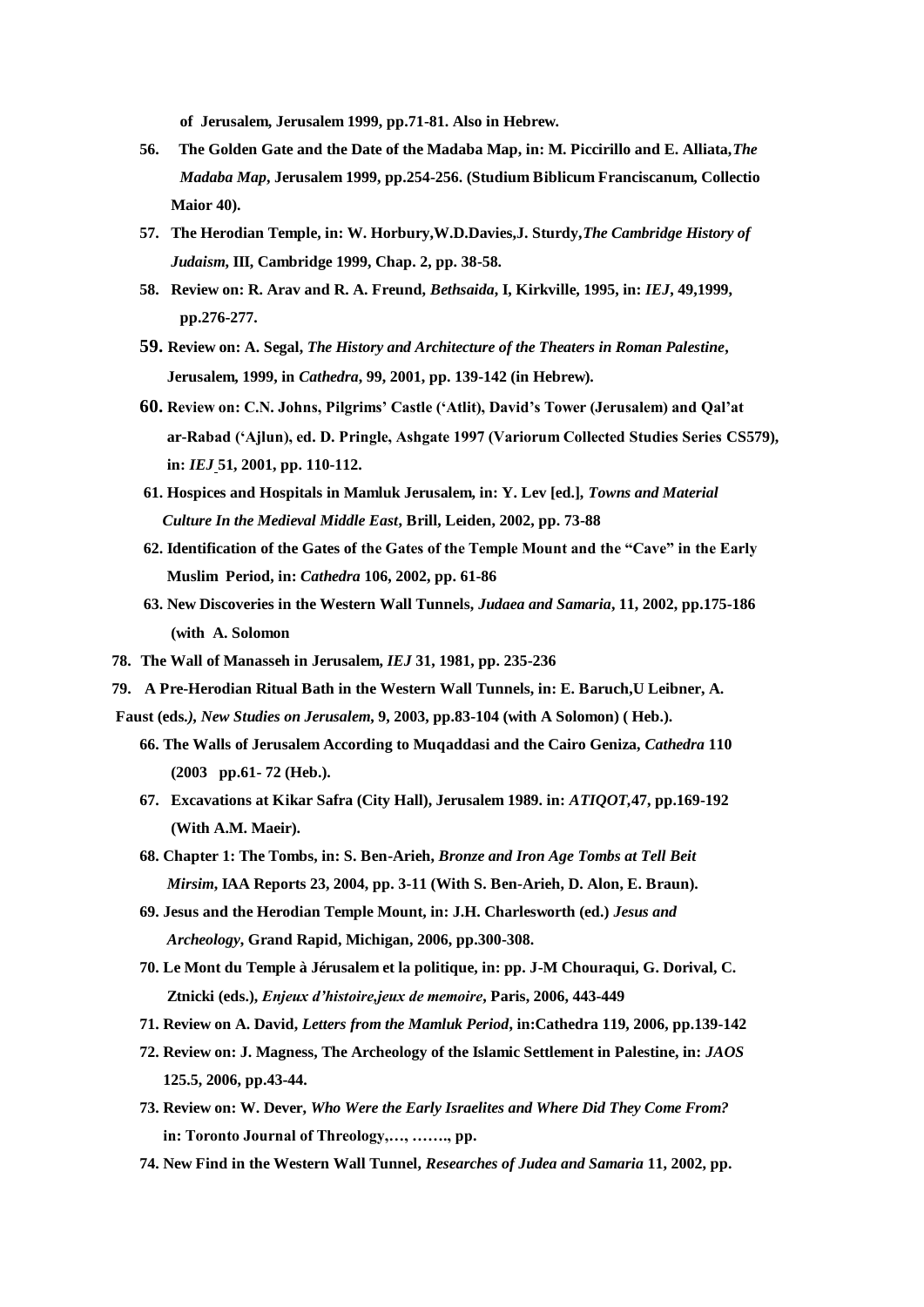**175-186 (with A. Solomon), (Heb.).**

- **75. New Discoveries in the Western Wall Tunnels,** *Qadmoniot* **40, 2007, pp.41-47 (Heb.)**
- **76. Alla ricerca della Citta" sepolta,** *Il mondo della Bibbia* **86, 2007, pp.18-20**
- **77. Review on: M. Fisher (ed.), Yavne,Yavneh-Yam and their surroundings, Tel-Aviv 1975, in:** *Qadmoniot* **40, 2007, pp. 125-127.**
- **80. When did the Jews Begin to Pray in the Western Wall?** *Eretz-Israel* **28, 2007,(Kollek Volume), pp. 235- 238.**
	- **79. The History of the Western Wall as a Holy place of prayer,** *Ariel* **180-181, 2007, pp. 33- 40**
	- **80. Jerusalem between the Hasmoneans and Herod the Great, in: R. Arav (ed.),** *Cities* *through the Looking Glass***, Winona Lake, IN, 2008, pp. 117-128.**
- **81. Review on: Raz Kletter, Just Past? The Making of Israeli Archeology, in** *Cathedra*  **129,2008,pp175-178**
- **82. The Architectural Origins of Herod"s Temple Mount, in: D.M. Jacobson & N. Kokkinos,**  *Herod and Augustus, Papers Presented at the IJS Conference, 21st -23rd June 2005***, Leiden, Boston 2009, pp. 237-245.**
- **83. Review on: D. Pringle,** *The Churches of the Crusader Kingdom of Jerusalem: A Corpus,3: The City of Jerusalem***, in Speculum 2009, pp. 482-484.**
- **84. La Guerra giudaica: un"indagine archeologica, in F. Coarelli,** *Divus Vespasianus, Il bimillenario dei Flavi***, Roma 2009, pp. 36-41**
- **85. The Western Wall Tunnels in: E. Meiron and D. Bar,** *Planning and Conserving Jerusalem***, Jerusalem 2009, pp. 382-387**
- **86. Jerusalem in: B.M. Fagan,** *The Oxford Companion to Archeology***, New-York, Oxford 1996, pp.364-365**

## *IN PREPARATIONATION OR IN PRINT*

- **1. The Physical Infrastructure of Mamluk Jerusalem, in: R. Amitai and others,** *The History of* *Jerusalem, the Mamluk Period, 1250-1516***. (submitted)**
- **2. Final Archeological Report on the Western Wall Tunnels – Final Report.**
- **4. The Cambrai Map - made by Europeans or Easterners ?**
- **5. The Remains of the Royal Palace of the Crusader Kings in Jerusalem, in:***IEJ.*
- **6. The Crusader Market in Jerusalem, in: H. Geva (ed.)** *Final Reports on the Excavations in the Jewish Quarter in Jerusalem***, vol. V**
- **7. Review on: A.J. Boas,** *Crusader Archeology***, London and New-York, 1999, in** *IEJ.* **(submitted)**
- **8. Review on: A.J.Boas,** *Jerusalem in the Time of the Crusades***, London and New-York, 2001, in** *IEJ.* **(submitted)**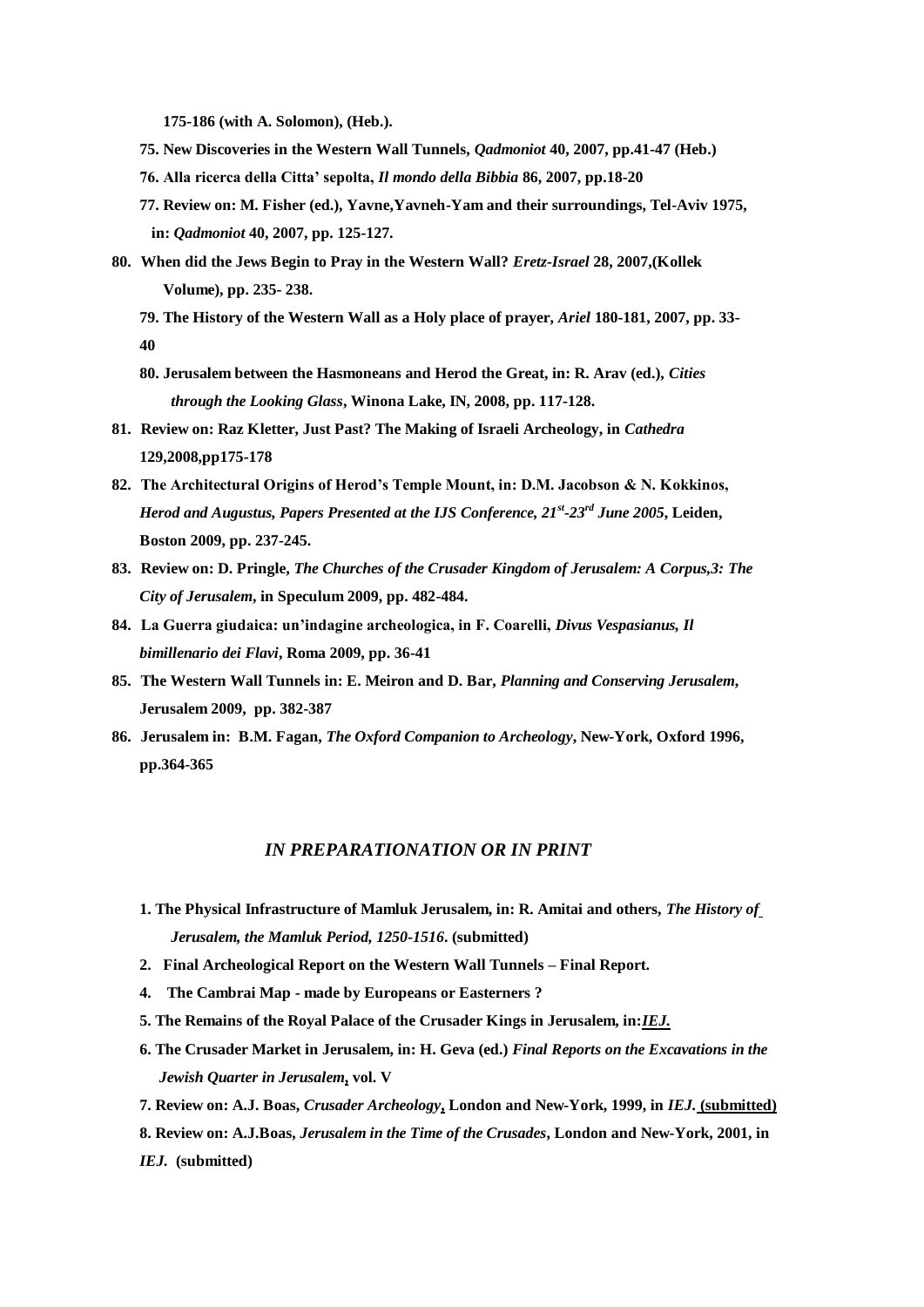**9. Review on: R. Arav and R.A. Freund,** *Bethsaida II***, Kirkville 1999, in** *IEJ***. (submitted) 10. Martin Kabatnik, a 15th century Czech Pilgrim to the Holy Land, Translation and commentary.**

**פרופ' דן בהט** פרופסור- חבר, הפקולטה לתיאולוגיה אוניברסיטת סט-מיכאל אוניברסיטת טורונטו,טורונטו, קנדה

## <u>תולדות חיים</u>

- נולד בפולין להורים אזרחי ארץ-ישראל. **1938**
- המשפחה עוברת לתל-אביב. **1939**

של ירושלים".

אילן**-**.

עמית מחקר במכון אולברייט בירושלים. **1990**

לתולדות ירושלים" שחיבר.

- בית הספר העממי "הכרמל" בתל-אביב, שמונה שנות לימוד. **1944**
- בית הספר "התיכון החדש" בתל-אביב , ארבע שנות לימוד. **1952**
- שרות חובה בצ.ה.ל. בנח"ל. **1958-1956**
- ב.א. בארכיאולוגיה ובתולדות עם-ישראל, האוניברסיטה העברית בירושלים. **1964**
- מ.א. בארכיאולוגיה ]בהצטיינות[, האוניברסיטה העברית בירושלים. **1974**

תחילת הוראה באוניברסטת בר-אילן במעמד של מורה מן החוץ. **1988**

- לימודים לתואר שלישי באוניברסיטה העברית בחוג להיסטוריה כללית, בהתמחות **1990-1978** בתולדות ימי-הביניים.
- תואר שלישי מוענק ע"י האוניברסיטה העברית. נושא עבודת הדוקטור "טופוגרפיה **1990** וטופונימיה של ירושלים הצלבנית", מדריך העבודה - פרופ' י. פראוור ז"ל.
- עובד באגף העתיקות הממשלתי שבמשרד החינוך והתרבות. התפקיד האחרון - **1990-1963**
- 
- לחקר ירושלים".

לראיון כשהנושא הוא "הארכיאולוגיה הנוצרית**II**מוזמן ע"י האפיפיור יוחנן-פאולוס ה- **1988**

חתן "פרס ירושלים לארכיאולוגיה", שהוענק קודם לכן לפרופסורים מזר, אביגד, שילה. **1989**

חתן "פרס איש-שלום לחקר תולדות ירושלים וארץ-ישראל" על הספר " האטלס הגדול **1993**

מינוי לאיש סגל בדרגת מרצה בכיר במחלקה ללימודי ארץ-ישראל באוניברסיטת בר- **1996**

- מילגת רחל ינאית-בן-צבי מענקת ע"י יד יצחק בן-צבי. מנימוקי השופטים "על התרומה **1987**
- 
- 
- 
- 
- 
- 
- 
- ארכיאולוג מחוז ירושלים.
-